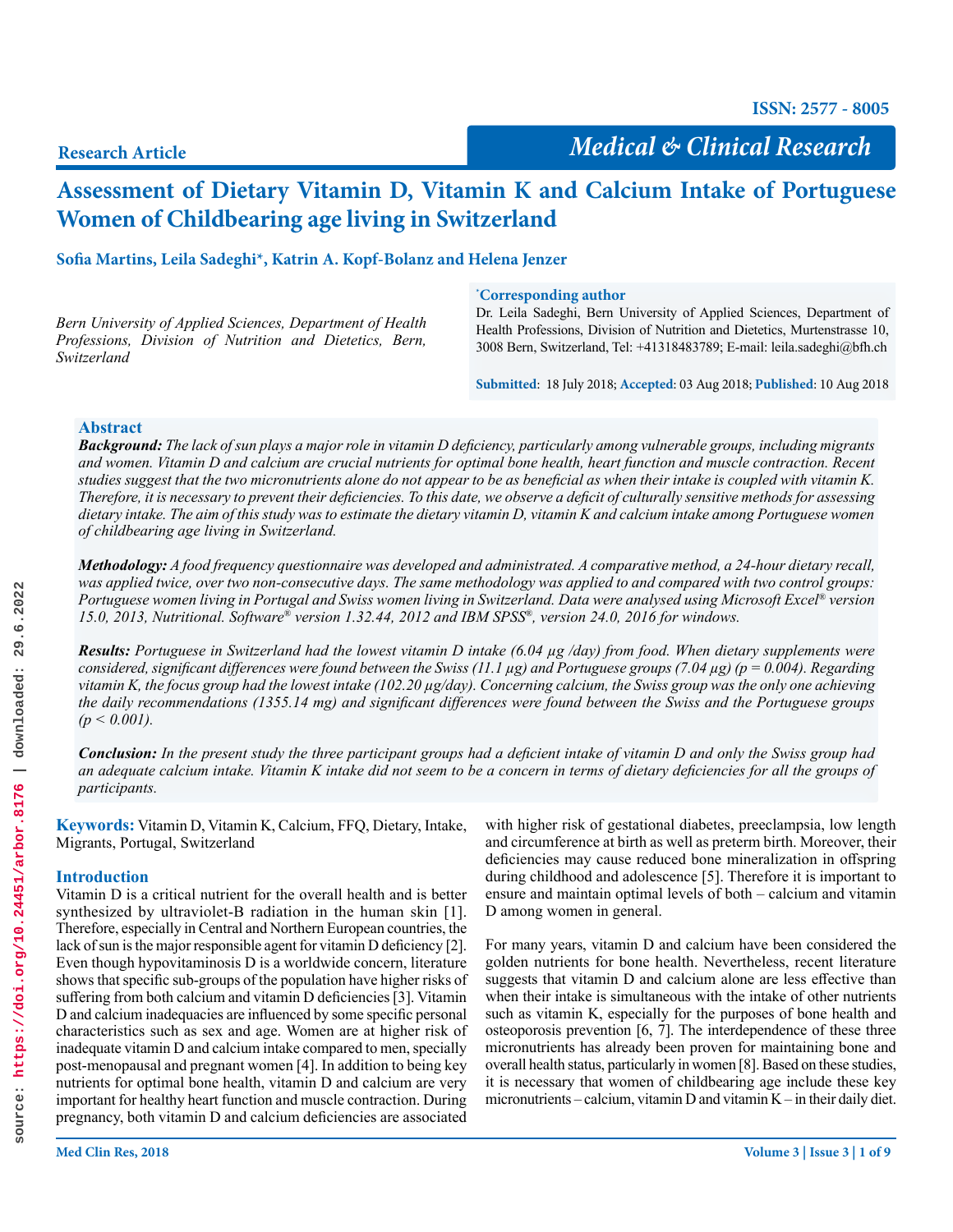Another at-risk subgroup for nutrient inadequacy is the migrant population. Recent studies found that migrants coming from southern to northern European countries are an at-risk group for nutrient inadequacy [9]. Moreover, other research studies showed that immigrants in central and north European countries have a higher risk of vitamin D deficiency in comparison to locals [10]. In Switzerland, the Portuguese make up the third largest foreign community, corresponding to almost 13% of the total foreigners in the country  $[11]$ . Since the beginning of the  $20<sup>th</sup>$  century, and with the continuing unfavourable economic situation, the number of Portuguese migrants in Switzerland has increased exponentially over the years [12]. Currently, however, very little is known about the health and nutritional status of migrants in Switzerland, especially those coming from other developed countries [13]. Due to the high prevalence of migrants in Switzerland, Swiss health authorities are highly interested in a better understanding of their situation in terms of nutrition and health. Such necessity is even more pressing considering that some of the migrant's communities living in Switzerland, such as the Portuguese, are very large. This knowledge would not only improve the quality of life of these people, but could also save healthcare costs, as it would encourage targeted prevention and allow the establishment of specific treatments.

To date, there is a deficit of culturally appropriate methods for assessing dietary intake. In Switzerland, there is very limited qualitative or quantitative data regarding the food intake and dietary habits of the Portuguese population. The development, application and validation of questionnaires and other assessment methods to evaluate the intake of different macro- and micronutrients may be useful to clarify the needs of a target population and suggest effective public health strategies. Despite the existence of a few studies that have assessed dietary calcium, vitamin D and vitamin K intake together, there is not a single report study developed, applied and validated for the Portuguese population, specifically our target group, Portuguese women of childbearing age living in Switzerland. Therefore, the aim of this study was to estimate and evaluate dietary vitamin D, vitamin K and calcium intake among Portuguese women of childbearing age living in Switzerland.

## **Materials and methods**

A culturally sensitive questionnaire, based on a Food Frequency Questionnaire (FFQ), was developed and administrated. The questionnaire was composed of a total of 32 multiple-choice questions in the format of a matrix of dropdown menus and one open-ended question, regarding the intake of water and other liquids. The FFQ was created based on the Swiss and Portuguese food composition databases. In total it was composed of 267 foods and beverages, which were distributed in 14 food groups, according to their nutritional properties: "Cereal products, pulses and potatoes", "Bread and bread products", Fish and fish products", "Meat and meat products", "Egg and egg products", "Milk and dairy products", "Vegetables", "Fruits", "Fats and oils", "Nuts, seeds and oleaginous fruits", "Snacks and prepared dishes", "Sweets", "Water, wine and beer", "Other foods and beverages". To each food/beverage product was given six different portion sizes: "S", "M", "L", "XL", "XXL" and "XXXL", also used by other authors [14-16]. Each portion size corresponded to a specific weight in grams or millilitres, according to the "menuCH<sup>©</sup>" (National Nutrition Survey) – Swiss food photo book [17] and "Pesos e Porcões de Alimentos© [18] for the Swiss and Portuguese foods and beverages, respectively. In addition to information about food portions, food intake frequencies were also asked with a range of nine options:

"Never (<1 per month)", "1-3 per month", "once a week", "1-4 a week", "5-6 a week", "once a day", "2-3 per day", "4-5 per day" and "6 or more per day" [15, 16]. Each questionnaire was applied once, personally (in Switzerland and Portugal) or via video-call, with an average duration of 30 min. A comparative method, a 24-hour dietary recall (24H-R), was applied twice, over two non-consecutive days, with an average duration of 20 minutes. The 24H-R were carried out in parallel with the interview-questionnaires. The same methodology was applied and compared with two control groups: Portuguese women of childbearing age living in Portugal and Swiss women of childbearing age living in Switzerland.

The assessment of vitamin D, vitamin K and calcium from the FFQ was done using the Nutritional. Software® (nut.s) science, version 1.32.44, 2012, for windows. The studied micronutrients were calculated using Excel® file, version 15.0, 2013, for windows, as the following example: a participant self-reported to have eaten a portion "M" of beans, with the frequency "2-3 times in the last month". It can be assumed she ate on average  $(2+3)/2=2.5$  times a portion "M" of beans in the last 30 days. The portion "M" weights 40 g and the calcium content in 100 g of beans is 36 mg, according to the nut.s software [19]. Therefore, the calcium content was calculated as Ca\_ Beans =  $((0.4 \times 36) \times 2.5)/30 = 1.2$  mg. Therefore, we may conclude that in the last 30 days the participant had an average daily intake of 1.2 mg of calcium from the eaten beans [20].The supplements were then calculated separately and added to the same document in a different column entitled "Current Supplementation". For the present study, only the current supplementation was considered for dietary supplements intake calculation. Therefore, only participants who were taking any form of supplements (containing vitamin D and/or vitamin K and/or calcium) at the time of the interview-questionnaire application were considered for further supplements calculations.

Afterwards, the data was statistically analysed using IBM SPSS® Statistics software, version 24.0, 2016, for windows. Different statistical methods were used to relate pairs of variables. One-way analysis of variances (ANOVA) test was applied to correlate one categorical variable with more than two levels with a numeric and continue variable. This allowed us to determine if the means of independent variables were statistically significant different between groups. If the p value resulting from the ANOVA test was  $\leq 0.05$ it meant that at least one of the 3 groups (PortPT, PortCH and SwissCH) is statistically significantly different from the others. Following the one-way ANOVA test, the Fisher's Least Significant Difference (LSD) test was used to explore comparisons and statically significant differences between specific pairs of participant groups: PortCH with PortPT, PortCH with SwissCH and SwissCH with PortPT. This test allowed a better understanding of specific statistical differences with the multiple mean comparisons. The Student's test was applied to numeric and normal distributed variables. It was used to determine if different mean values were statistically significant different from a standard value. The Pearson's correlation was used to assess correlation between a pair of numerical and continues variable. For each test, the null hypothesis was rejected when their probability value was less than 5 % (p value  $< 0.05$ ).

# **Results**

# **Socio-demographic information**

The participants of the present study were recruited from the northern part of Portugal and the German-speaking part of Switzerland. The main inclusion criteria for participation were being healthy adult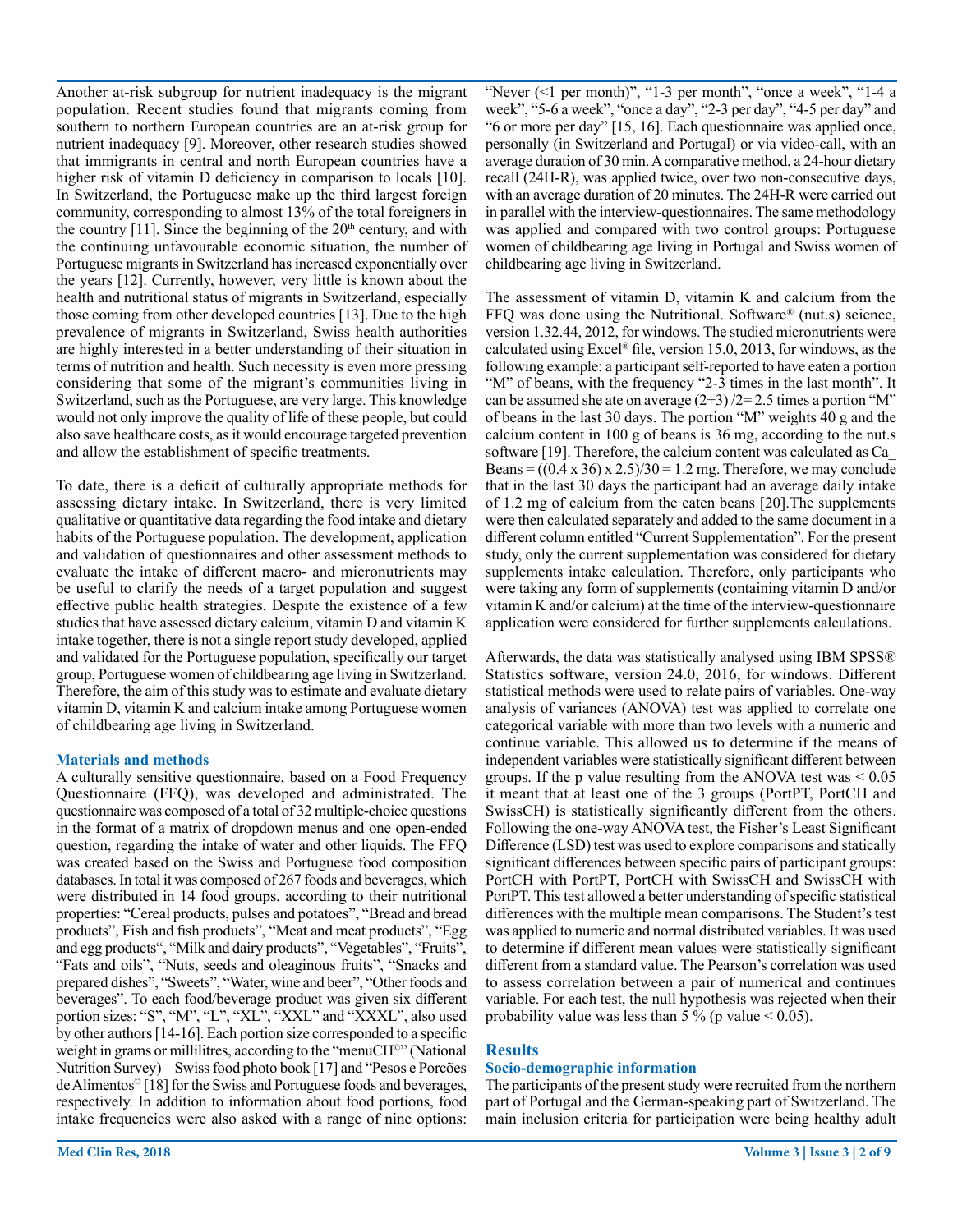women of childbearing age (20 to 44 years old) [21].

The sample consisted of a total of 63 women: 21 Portuguese women living in Portugal (PortPT), 21 Portuguese women living in Switzerland (PortCH) and 21 Swiss women residing in Switzerland (SwissCH). All 63 women said "yes" regarding the "Participation agreement" (consent form). Portuguese women in Portugal were resident in the cities of Braga (62%) and Porto (38%). Portuguese and Swiss participants in Switzerland were recruited from 13 different cities. However, the majority were residents of Bern and Zurich, 45% and 21% respectively. The women were aged between 20 and 44 years old, with a mean of 33 years and Standard Deviation  $(s^2)$  of 1.97 years. When the Portuguese women in Switzerland (focus group) were asked about how long they had been living in Switzerland, 38% reported between 2 and 5 years, almost 29% between 11 and 20 years and 19% between 6 and 10 years. The most common educational background was Bachelor degree (44%), followed by "High school diploma" for 25% of the participants. Body Mass Index (BMI) was normal for most of the women ( $n = 52$ ). 11 women had BMI values indicating they were overweight  $(25 \text{ to } 29.9 \text{ kg/m}^2)$  (Table1).

|  |  | Table 1: Socio-demographic characteristics of respondents |  |
|--|--|-----------------------------------------------------------|--|
|  |  |                                                           |  |

| <b>Consent form agreement</b><br>(Total number of participants) | (N)                     | $\frac{0}{0}$  |  |  |  |
|-----------------------------------------------------------------|-------------------------|----------------|--|--|--|
| Yes                                                             | 63                      | 100            |  |  |  |
| Country of residence (N)                                        |                         |                |  |  |  |
| Portuguese in Portugal                                          | 21                      | 33             |  |  |  |
| Portuguese in Switzerland                                       | 21                      | 33             |  |  |  |
| Swiss in Switzerland                                            | 21                      | 34             |  |  |  |
| Years living in Switzerland (PortCH) (N)                        |                         |                |  |  |  |
| $\leq$ 2                                                        | $\mathbf{1}$            | 5              |  |  |  |
| $2 - 5$                                                         | 8                       | 38             |  |  |  |
| $6 - 10$                                                        | $\overline{4}$          | 19             |  |  |  |
| $11 - 20$                                                       | 6                       | 29             |  |  |  |
| $>20$                                                           | $\overline{2}$          | 9              |  |  |  |
| <b>Education background (N)</b>                                 |                         |                |  |  |  |
| $9th$ grade                                                     | $\mathbf{1}$            | $\overline{2}$ |  |  |  |
| High school diploma                                             | 16                      | 25             |  |  |  |
| Professional course                                             | 9                       | 14             |  |  |  |
| Bachelor                                                        | 28                      | 44             |  |  |  |
| Master                                                          | 8                       | 13             |  |  |  |
| Doctoral/Post-doctoral                                          | 1                       | $\overline{2}$ |  |  |  |
| <b>BMI</b> (N)                                                  |                         |                |  |  |  |
| Normal                                                          | 52                      | 83             |  |  |  |
| Overweight                                                      | 11                      | 17             |  |  |  |
| Age range (Mean)                                                | 33 (20 to 44), SD=1.97† |                |  |  |  |

Descriptive statistics; Absolute and relative frequencies †SD: Standard deviation

## **Fortified foods and dietary supplements**

None of the participants reported having consumed any fortified foods in the last month. Regarding dietary supplements intake (Multivitamins/ multivitamins-mineral or single calcium and/or vitamin D and/or vitamin K) in the last year, 14% of PortPT, 29% of PortCH and 52% of SwissCH reported having taken dietary supplements. At the time of the study, none of the PortPT and only one PortCH were taking dietary supplements, whereas almost half of the SwissCH (48%) were, however all these participants reported an intake of dietary supplements containing only vitamin D (D2 or D3) and none of those were taking supplements containing calcium or vitamin K (Table 2).

**Table 2: Consumption of fortified foods and vitamin D dietary supplements by participant groups**

|                                                                                     | PortPT $n$ (%) | PortCH $n$ (%) | SwissCH $n$ (%) |  |  |  |
|-------------------------------------------------------------------------------------|----------------|----------------|-----------------|--|--|--|
| Fortified foods intake in the last month (vitamin D, or/ and K, or/<br>and calcium) |                |                |                 |  |  |  |
| Yes                                                                                 | 0(0)           | 0(0)           | 0(0.0)          |  |  |  |
| No                                                                                  | 21 (100)       | 20(95)         | 20(95)          |  |  |  |
| I do not know                                                                       | 0(0)           | 1(5)           | 1(5)            |  |  |  |
| Dietary supplements in the last 12 months (vitamin D)                               |                |                |                 |  |  |  |
| Yes                                                                                 | 3(14)          | 6(29)          | 11(52)          |  |  |  |
| No                                                                                  | 18 (86)        | 15(71)         | 10(48)          |  |  |  |
| I do not know                                                                       | 0(0)           | 0(0)           | 0(0)            |  |  |  |
| Current dietary supplements intake (vitamin D)                                      |                |                |                 |  |  |  |
| Yes                                                                                 | 0(0)           | 1(5)           | 10(48)          |  |  |  |
| No                                                                                  | 21 (100)       | 20(95)         | 11(52)          |  |  |  |
| I do not know                                                                       | 0(0)           | 0(0)           | 0(0)            |  |  |  |

Descriptive statistics; Absolute and relative frequencies

## **Vitamin D**

The means of the total daily dietary vitamin D intake of each participant group, determined from the FFQ alone, were 7.45 µg, 6.04 µg and 6.76 µg respectively for PortPT, PortCH and SwissCH and statistically significant differences were found between the Portuguese groups ( $p = 0.041$ ). When the current vitamin D dietary supplements were added, the mean intake of PortPT remained the same; however the mean intake of the PortCH increased to 6.64 µg, rendering the differences between Portuguese groups not significant. The Swiss group increased significantly to 11.1µg and therefore, the mean differences between SwissCH and the Portuguese groups became statistically significant ((mean difference PortCH-SwissCH  $=$  -4.46  $\mu$ g (p = 0.002) mean differences SwissCH-PortPT = 3.64  $\mu$  $(p \text{ value} = 0.010)$ ). When accounting for the dietary supplements, the SwissCH group's mean daily intake (11.1 µg) was the closest to the DRV of 15 µg.



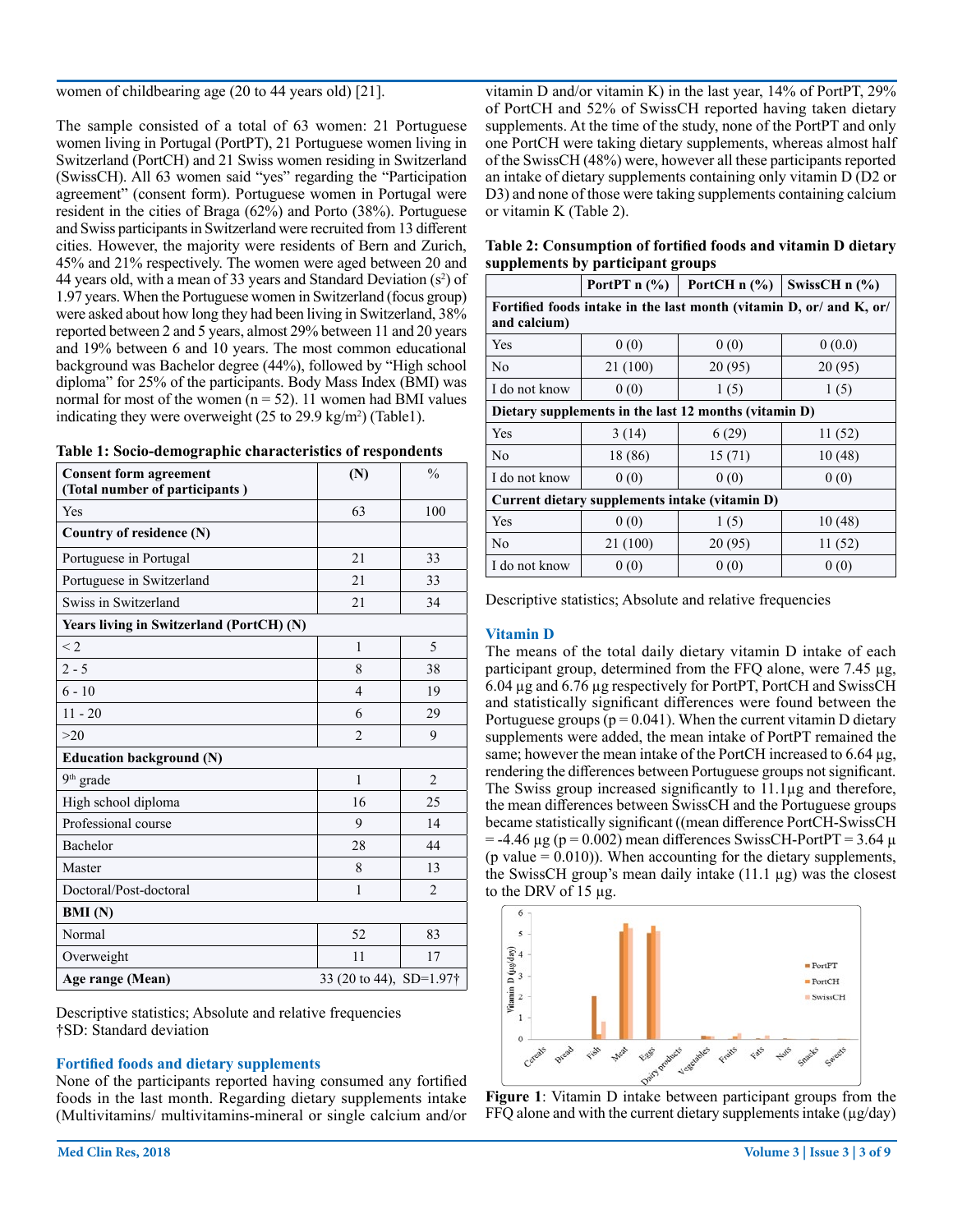Figure 2 shows the daily dietary D intake per food group. The vitamin D intake comes mainly from the meat and meat products and eggs and egg products, with no statistical significant differences between participant groups. Differences between participant groups were found for intake from fish and fish products group ( $p < 0.001$ ). The PortPT had the highest intake of vitamin D coming from the fish group (2.04  $\mu$ g/day), followed by the SwissCH with 0.85  $\mu$ g/ day. The PortCH had the lowest vitamin D coming from this group  $(0.23 \mu g/day)$ . Other important statistically significant differences were found in the groups "Fats" and "Snacks".



**Figure 2**: Vitamin D intake by FFQ food groups ( $\mu$ g/day)

#### **Vitamin K**

The mean total daily vitamin K for PortCH was statistically significantly lower compared with the control groups ( $p = 0.045$ ). The PortCH had a mean vitamin K intake of 102.2 µg/day, while PortPT and SwissCH had a mean intake of 133.5 µg/day and 136.2 µg/day respectively. PortCH had an average vitamin K intake of 31.22  $\mu$ g/day lower than the PortPT (P = 0.038) and almost 34  $\mu$ g/ day lower than the SwissCH ( $p = 0.025$ ). Regarding DRVs, all the three participants reached the adequate intake of 70 µg/day for female adults.



**Figure 3**: Vitamin K intake between participant groups (µg/day)

Figure 4 show that the "vegetables" group provides the greatest contribution to the vitamin K for all the three groups of participants. The PortPT group had the highest vitamin K intake coming from this food group (105.07 µg/day), followed by the SwissCH with 84.42 µg/day. The PortCH had the lowest vitamin K from the vegetables (66.73 µg/day). Statistical significant differences were found between participant groups ( $p = 0.015$ ).



**Figure 4**: Vitamin K intake by FFQ food groups (µg/day)

#### **Calcium**

Regarding the mean total dietary calcium intake from the FFQ, statistically significant differences were found between the SwissCH and the Portuguese groups ( $p < 0.001$ ). The focus group, PortCH, had the lowest mean value (634.1mg/day), followed by the PortPT (703.5 mg/day). The Swiss group had the highest calcium intake (1355.3 mg/day). The DRV of 1000 mg for calcium was not achieved by either of the two Portuguese groups. The Swiss group was the only group reaching the DRV for calcium.



**Figure 5**: Calcium intake between participant groups (mg/day)

Figure 6 shows the average daily calcium intake from the different food groups. Statistical significant differences between participant groups were found for "dairy products", "vegetables", "Bread", "cereals", "fats", "snacks" and "water". In all participant groups, the food group with the largest contribution to calcium intake was "dairy products". The Swiss group had the highest calcium intake from the dairy (666.49 mg/day), and it was statistically significantly higher when compared to the Portuguese groups ( $p < 0.001$ ). The daily calcium intake for the Portuguese groups coming from the dairy was 339.89 mg and 309.11 mg for PortPT and PortCH, respectively. The "vegetables" food group contributed with 73.21 mg/day (PortPT), 49.74 mg/day (PortCH) and 67.87 mg/day (SwissCH) to daily intake, with a p value of 0.015 for differences between groups.



**Figure 6**: Calcium intake by FFQ food groups (µg/day)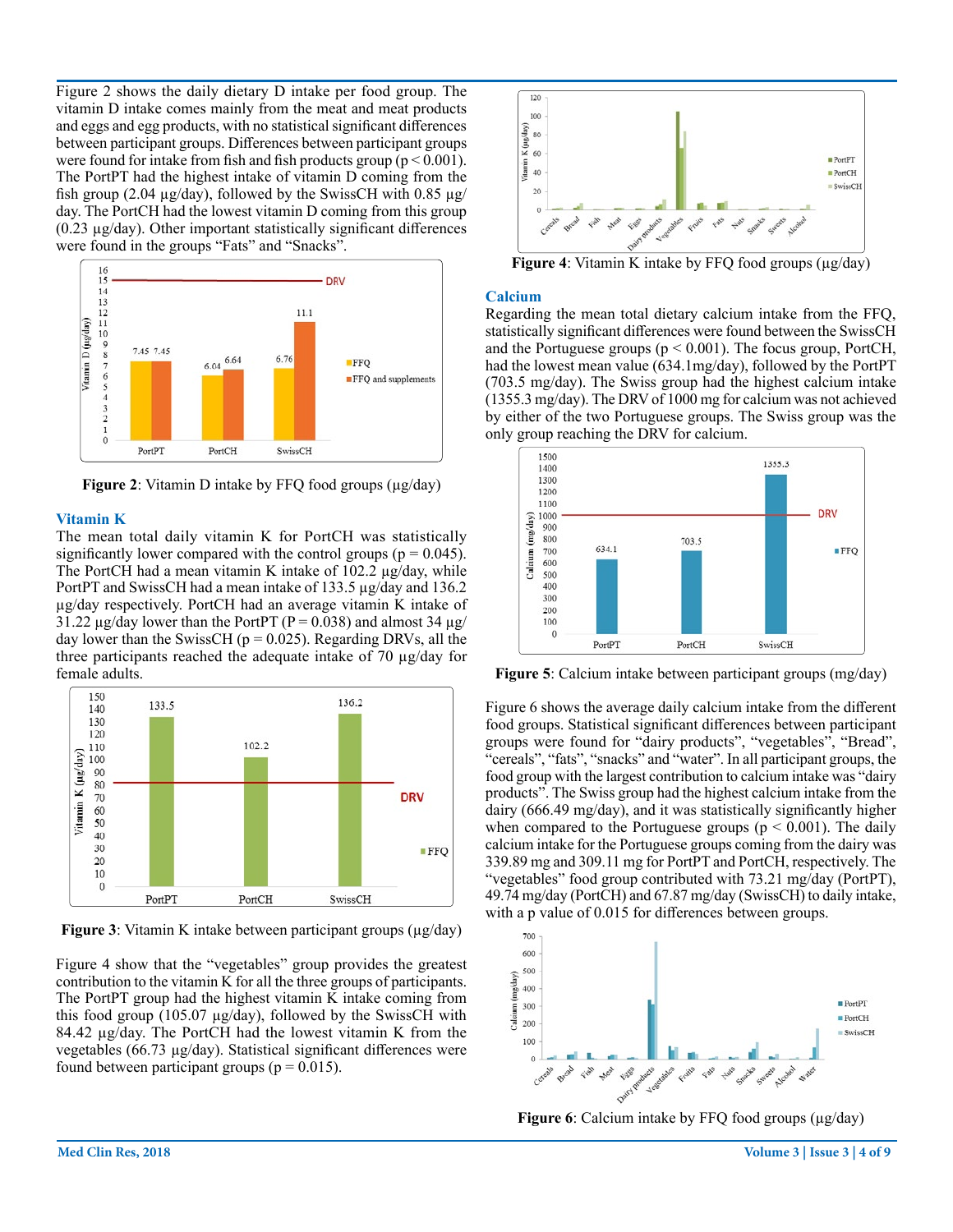#### **Calcium intake from the water**

Table 3 contains the information of calcium content, in milligrams per litre, in all of the mineral/bottled water and tap water consumed by the study participants. The average calcium content in the Swiss bottled water was 54 mg/L, while it was 1.25 mg/L in the Portuguese bottled water. Regarding tap water, in Switzerland, the quantity of calcium in the water varied between 107 mg/L (Aargau) and 8.39 mg/L in Davos (mean =  $70.38$  mg/L). In Portugal, the tap water in the area of Braga contained approximately 38 mg/L, and 33.40 mg/L in the area of Porto [22, 24].

| Table 3: Source of the water intake (tap/bottled) and calcium  |  |
|----------------------------------------------------------------|--|
| content per litre of water (including tea and sparkling water) |  |

|      | <b>Bottled</b><br>(Brand)* | Calcium(mg)/L | Tap (City) | Calcium(mg)/L |  |  |  |
|------|----------------------------|---------------|------------|---------------|--|--|--|
|      | Swiss drinkable water      |               |            |               |  |  |  |
|      | A                          | 100           | Aargau     | 107           |  |  |  |
|      | B                          | 80            | Valais     | 91.82         |  |  |  |
|      | $\mathbf C$                | 50            | Bern       | 89            |  |  |  |
|      | D                          | 30            | Fribourg   | 84            |  |  |  |
|      | E                          | 10            | Zürich     | 70.15         |  |  |  |
|      |                            |               | Glarus     | 42.3          |  |  |  |
|      |                            |               | Davos      | 8.39          |  |  |  |
| Mean |                            | 54¥           |            | 70.38¥        |  |  |  |
|      | Portuguese drinkable water |               |            |               |  |  |  |
|      | F                          | 2.7           | Braga      | 37.98         |  |  |  |
|      | G                          | 1.5           | Porto      | 33.40         |  |  |  |
|      | H                          | 1.1           |            |               |  |  |  |
|      | I                          | 1             |            |               |  |  |  |
|      | J                          | 0.8           |            |               |  |  |  |
|      | K                          | 0.4           |            |               |  |  |  |
| Mean |                            | 1.254         |            | 35.69¥        |  |  |  |

<sup>¥</sup> Mean of the calcium intake (mg/L) \* A-K Registered brand

Figure 7 shows the relative quantities (percentage) of water consumed by the three participant groups, according to source. The PortPT reported drinking mainly bottled water (95%), and, on average, only 5% of their water intake was from the tap. This scenario was reversed for the SwissCH, with an average intake of 95% of the water coming from tap, and with only 5% of consumption of bottled water. 71% of the PortCH daily water intake was from the tap and 29% from mineral/bottled water.





Figure 8 shows the average daily calcium intake from water for each participant group. Statistically significant differences were found between all three groups. The PortPT had the lowest intake of calcium from water (7.734 mg/day), followed by the PortCH with 66.364 mg/day. The SwissCH group had the highest daily intake of calcium from water (175.598 mg) ( $p \le 0.001$ ).



**Figure 8**: Average calcium intake from water (mg/day)

The quantity of water intake (L/day) was also significantly different between the Swiss and the Portuguese groups. Regarding the daily water consumption, PortCH appeared to be the group with the lowest intake (mean = 1.381 L/day), followed by the PortPT with an average of 1.408 litres of water consumed. The SwissCH had the highest intake, with over 2L/day on average



**Figure 9**: Average water intake (L/day)

#### **Comparison of vitamin D, vitamin K and calcium intake based on the FFQ and the 24H-R**

Table 4 hows the Pearson's correlation coefficients between the two methods (FFQ and 24H-R), for the targeted micronutrients, according to participant groups. In the case of the PortPT group, strong positive correlations were found, with coefficients of 0.836, 0.865 and 0.915 for vitamin D, vitamin K and calcium respectively  $(p < 0.001)$ . PortCH had a statistically strong positive correlation between methods for vitamin D ( $r = 0.694$ ;  $p < 0.001$ ), and for calcium ( $r = 0.521$ ;  $p = 0.012$ ). However, a non-statistically significant difference was found ( $p = 0.173$ ) for vitamin K between the two methods, with only a moderate correlation of 0.309. The SwissCH group showed a statistically significant strong positive correlation between methods for the three micronutrients:  $r = 0.492$ for vitamin D ( $p = 0.023$ ),  $r = 0.635$  ( $p = 0.002$ ) for vitamin K and  $r = 0.883$  for calcium ( $p < 0.001$ ).

**Table 4: Correlation between vitamin D, vitamin K and calcium intake based on the FFQ and the 24H-R**

|        |                | N  | <b>Correlation</b> |               |
|--------|----------------|----|--------------------|---------------|
|        | D FFO & D 24   | 21 | 0.8361             | $\leq 0.001*$ |
| PortPT | K FFO & K 24   | 21 | 0.8651             | $\leq 0.001*$ |
|        | CA FFQ & CA 24 | 21 | $0.924$ t          | $\leq 0.001*$ |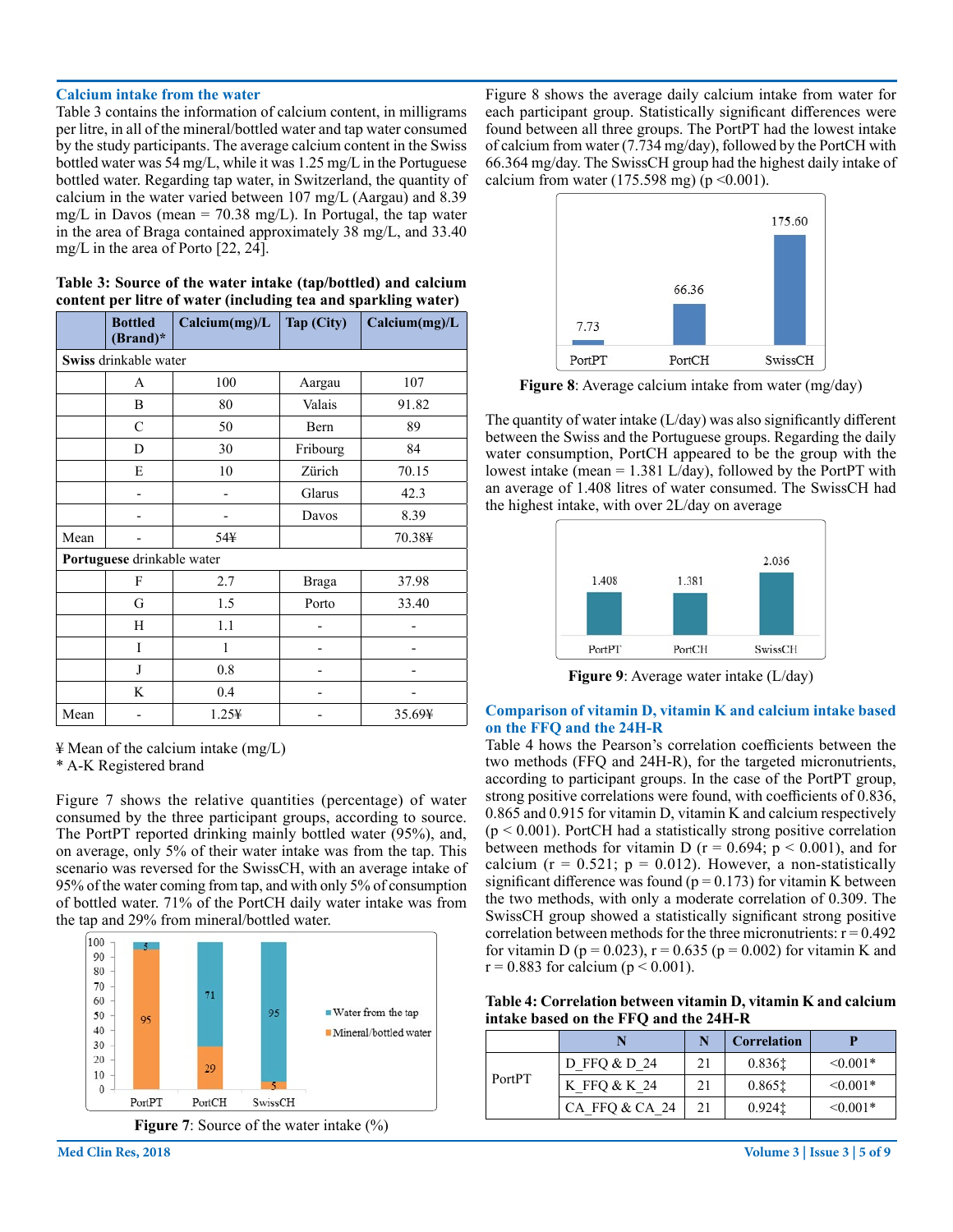| PortCH  | D FFQ & D 24   | 21 | 0.694 <sub>1</sub> | $< 0.001*$    |
|---------|----------------|----|--------------------|---------------|
|         | K FFQ & K 24   | 21 | 0.309              | 0.173         |
|         | CA FFQ & CA 24 | 21 | $0.537$ ‡          | $0.012*$      |
|         | D FFO & D 24   | 21 | $0.492$ $\pm$      | $0.023*$      |
| SwissCH | K FFO & K 24   | 21 | 0.6351             | $0.002*$      |
|         | CA FFQ & CA 24 | 21 | 0.883‡             | $\leq 0.001*$ |

Pearson's correlation (r)

D/K/Ca\_FFQ: Dietary intake of vitamin D/ vitamin K/ Calcium from the FFQ

D/K/Ca 24: dietary intake of vitamin D/ vitamin K/ Calcium from the 24H-R

\* Significant differences between FFQ and 24H-R intake, p < 0.05.

‡ Significant correlation between FFQ and 24H-R, p < 0.05.

#### **Discussion**

In the present study, none of the participants reported having consumed fortified foods in the last 30 days. This could be because they are not yet aware of the positive nutritional and health benefits of these specific foods. At the same time, low income may be the main reason for not choosing these specific food items, as well as lack of health and nutritional claims written on the package targeting the focus group of the study. Specifically regarding milk, the health claims written on fortified products target children and the elderly in both Portugal and Switzerland, directly impacting the demographic purchasing these products [25]. Women of childbearing age are not targeted for these enriched milk products. Therefore, the advertisements for these products will not capture their attention. In addition, the general population is still not yet focused on the importance of overall health status to prevent diseases, but mainly interested in rapid treatments to cure and solve specific health problems. The role of public health interventions is to provide the information and awareness about food and nutritional education that could prevent future undesirable outcomes.

Dietary supplements, rather than fortified foods, have emerged in several European countries [26, 27]. The pharmaceutical industry has been developing an enormous number of dietary supplements, either containing a single vitamin or mineral, or combinations of specific micronutrients in formulas. Additionally, there are large advertising campaigns informing the population about the benefits of complementing a healthy diet with supplements [28]. Based on the results of the present study, Switzerland seems to have a strong culture of vitamin D supplementation in comparison to Portugal. This could be the reason why the intake of the supplements differs so much between the participant groups (PortPT, PortCH, and SwissCH). Apparently Swiss women are more aware of the problems resulting from vitamin D deficiency than Portuguese migrants. Half of the Swiss participants were taking vitamin D supplements, whereas only one Portuguese migrant was (at the time of the interviewquestionnaire administration). None of the Portuguese women in Portugal were using vitamin D supplementation at the time of the interview. This correlates with the observation that when intake from vitamin D supplements were added to the total vitamin D intake from the FFQ, the mean differences between Swiss and the Portuguese groups became significant. These findings suggested that dietary supplements significantly increase the micronutrients intake in the observed population. Similar conclusions have been found in other studies assessing micronutrient intake from food and supplements.

A population-based study in Switzerland concluded that only a small amount of vitamin D is contained in the diet [29]. In the United States, it was found that dietary supplements intake provides an important contribution for the recommended dietary intake of vitamin D and calcium. The authors concluded that around 43% of the overall population, and 70% of women, self-reported the use of calcium supplements [5]. Moreover, supplement intake appeared to be a crucial factor in the vitamin D daily intake among the Swiss in our study, which means that this group is the one closer to achieving the recommended amounts. For the Portuguese migrants, vitamin D intake was incredibly far below the recommended level, with less than the half of the expected DRV (8.3 mcg/day) being consumed.

When evaluating micronutrient intake, it is also important to study to what extent different food groups contribute to the daily intake of specific vitamins and minerals. This may differ between cultures according to their culinary and dietary practices. This study finds that meat and eggs were the two main food groups contributing the most to the daily intake of vitamin D for all three participant groups. The large contribution from the meat group originates from the high consumption of meat and meat products, and not because it constitutes a good source of vitamin D. The large intake from the eggs is due to both high consumption of eggs and eggs products and significant concentration of vitamin D in eggs [30]. It is very common for meat and/or meat products to be found in at least one of the main meals (lunch or dinner) of the Portuguese diet. A Swiss study has found that Portuguese migrants have a higher meat intake when compared to other migrants. However, this study did not find any statistically significant differences in the consumption of meat and egg products between Portuguese and Swiss groups [13], which is in agreement with our results. Moreover, several other research studies around the world have found meat to be the main contributor of vitamin D intake in many different populations. In Ireland, a representative cross-sectional study showed that "meat and meat products" was the biggest contributor to the vitamin D intake (34%) in the Irish diet [31]. Another study that assessed the vitamin D intake in a Serbian region without food fortification concluded that the highest percentage of vitamin D in the diet also comes from the "meat and meat products section" [32]. In Germany, a cohort study reported different results. In this case, fish and fish products were the food group contributing with the highest vitamin D percentage [33]. In the present study, it could be expected that the Portuguese women in Portugal would be the participant group with the greatest vitamin D intake from the fish group. Since Portugal is surrounded by sea and has a culinary culture based on the Mediterranean diet, there is a much higher consumption of fish and fish products when compared to a land-locked country such as Switzerland. Therefore, it is not surprising that the higher contribution to vitamin D intake for the Portuguese in Portugal comes from fish and fish products. Our results agree with a cohort study conducted in Porto, Portugal, assessing calcium and vitamin D intake which found that meat, eggs and fish products contributed most to vitamin D intake among the participants [34]. It could also be expected that the group of Portuguese women living in Switzerland would have a greater intake of fish and fish products than the Swiss. Surprisingly this was not the case and the PortCH was the group with the lowest dietary vitamin D intake coming from the fish and fish food group. This difference can be explained by two factors: 1) the limited variety and freshness of fish available in Switzerland in comparison to a country surrounded by sea, such as Portugal; and 2) fish products in Switzerland are expensive, and migrants often have lower incomes than homeland residents.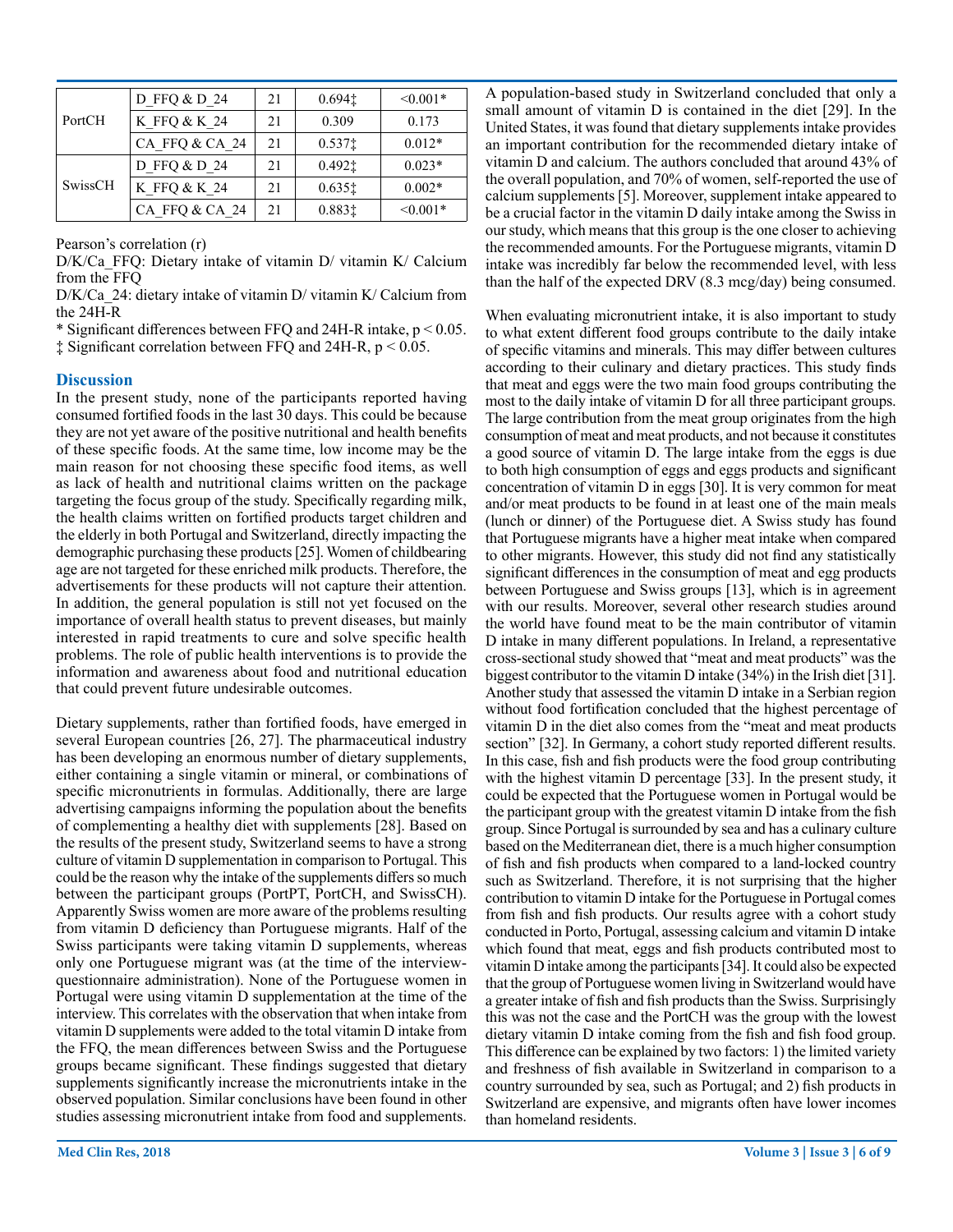As expected, most of the vitamin K intake came from the vegetable group. We fond statistically significant differences in levels of vegetable derived vitamin K between participant groups. This could be the result of two different reasons: the intake of vegetables in terms of quantity/ portion sizes, and the intake of different variety of vegetables (which will differ in vitamin K content) between Portuguese and Swiss women. The Portuguese have the habit of consuming soup before the main dish. Portuguese soups contain a wider range of vegetables, and therefore this could be the major explanation for Portuguese women in Portugal had the highest value of vitamin K coming from the "vegetables" group. Moreover, dark leaved vegetables, such as spinach, tronchuda cabbage and galega kale, are strongly present in the Portuguese diet, particularly in northern cities during the autumn and the winter. These are all good sources of vitamin K. Similar results for the distribution of vegetable-derived vitamin K levels were found in 2013 study from the School of Health Professions, Zurich University of Applied Sciences. That study compared the fruit and vegetable consumption of migrants living in Switzerland, including Portuguese migrants, with their Swiss counterparts and showed that migrants from Portugal had a lower vegetable intake than the Swiss [35]. This result is in accordance with the present study, where Portuguese women in Switzerland are the group with the lowest vitamin K intake from vegetables, which indirectly shows the lower intake of vegetables in the diet in comparison with the control groups [13]. However, all three participant groups attained the DRV for vitamin K, and so vitamin K deficiency does not seem to be a problem for any of the groups.

In contrast to the results for vitamin K, statistically significant differences were found in the calcium intake between the three participant groups, especially in the food groups of "dairy products" and "water". The very high calcium intake coming from dairy products in the Swiss group was expected. The Swiss diet is well known for its wide variety of dairy products and high consumption of milk, cheese and yogurt products, which could easily explain the 666.5 mg of calcium from the "dairy" intake seen in the Swiss women of the present study. At the same time, for reasons of acculturation and adaptation to the Swiss diet, it was expected that the Portuguese living in Switzerland would also present a high value of dairyderived calcium. However, this was not the case, and the PortCH proved to have less than half of the dairy-derived calcium levels of the SwissCH cohort. Moreover, both Portuguese groups consumed very small amounts of calcium coming from dairy products. Since only 10 % of the PortCH group had been living in Switzerland for more than 20 years, it is possible that most Portuguese immigrants in the study are still following a diet reminiscent of their home culture, and have not started consuming more dairy products. It would be interesting to correlate the "years living in Switzerland" with the calcium intake from the "dairy products" to determine if the diet changes with living time in a new country. No statistically significant temporal trend was observed in this study, possibly due to the limited sample of participants.

Concerning the distribution of calcium intake according to food group, the most diverse results are the ones related to water consumption. In the present study, the calcium intake from both tap and mineral water was vastly different between the three participant groups, being lowest for the Portuguese women in Portugal. Almost all of the interviewed Portuguese women in Portugal (95%) only drank bottled water either because they do not consider tap water

to be good for consumption or simply because they do not like the taste of it. This happens despite the proper treatment of tap water in parts of the cities of Braga and Porto [36]. The very low calcium intake from water in the PortPT participants is explained by 1) the fact that both tap and bottled water have very low calcium contents (mean =  $1.25 \text{ mg/L}$ ) and 2) PortPT have a much lower daily intake of water. Throughout Switzerland, water is highly treated and quality controlled, reaching gold standards of quality. Therefore, in contrast to the PortPT, almost all the Swiss participants (95%) reported drinking tap water, even though bottled mineral water was sometimes available. In Europe, the amount of calcium in tap and mineral water varies from 1.5–600 mg/L [37]. In Switzerland, the calcium concentration in tap water is particularly high compared to other countries, including Portugal. In the present study, Swiss tap water consumed by the study participants had an average of 70.4 mg of calcium per litre (Portuguese tap water  $= 35.7 \text{mg/L}$ ).

Considering Portuguese and Swiss women living in Switzerland have access to the same water, it was not expected that the waterderived calcium intake would be significantly different between these two groups. However, the observed differences can be explained by both the type and quantity of water drank by the two groups. The PortCH consumed almost half the amount of water the Swiss women did. Addition, 29% of water consumed daily by PortCH was mineral bottled water, which on average contains less calcium that tap water. The Centre of Bone Diseases from the University Hospital of Lausanne in Switzerland conducted a study that compared the mineral concentrations in 150 different waters across Europe. It concluded that calcium rich waters have a positive effect on bone metabolism and provide a good alternative to dairy products. As well as the large quantity of calcium, there are other components in the water that influence calcium bioavailability. The same study found that high levels of calcium in the water correlate with higher levels of SO4, which may increase the calcium excretion [37]. Therefore, further study is needed to a better understanding of the inaccessibility and bioavailability of calcium from different waters [38].

Our results for the vitamin D, K and calcium intake from the FFQ showed good agreement with those from the 24H-R. The overall strong correlation between methods confirms the validity of the FFQ developed for the target group (PortCH). The weakest correlation was observed for vitamin K in the PortPT group  $(r = 0.309)$ . Similar weak correlations between dietary assessments methods for vitamin K were found in other studies. Particularly, a study validating an FFQ against a three-time 24H-R for bone health in pregnant women also found only a moderate correlation between methods for vitamin K intake  $(r = 0.41)$  [8]. In Canada, a pilot study for the validation of an FFQ for the intake of vitamin D, K and calcium daily intake had similar results to our study, with  $r = 0.63$ , 0.89 and 0.54 for calcium, vitamin D and vitamin K, respectively [39]. To summarise, the present study provides preliminary scientific evidence for the validation of an FFQ focusing on the bone micronutrients (vitamin D, vitamin K and calcium) in Portuguese women of childbearing age living in Switzerland.

## **Conclusions**

Our goal was to study the intake of vitamin D, vitamin K and calcium in migrant Portuguese women of childbearing age living in Switzerland. We not only collected data on the dietary intake of this group, but also carried out a comparative study between the Portuguese women living in Switzerland and both their Swiss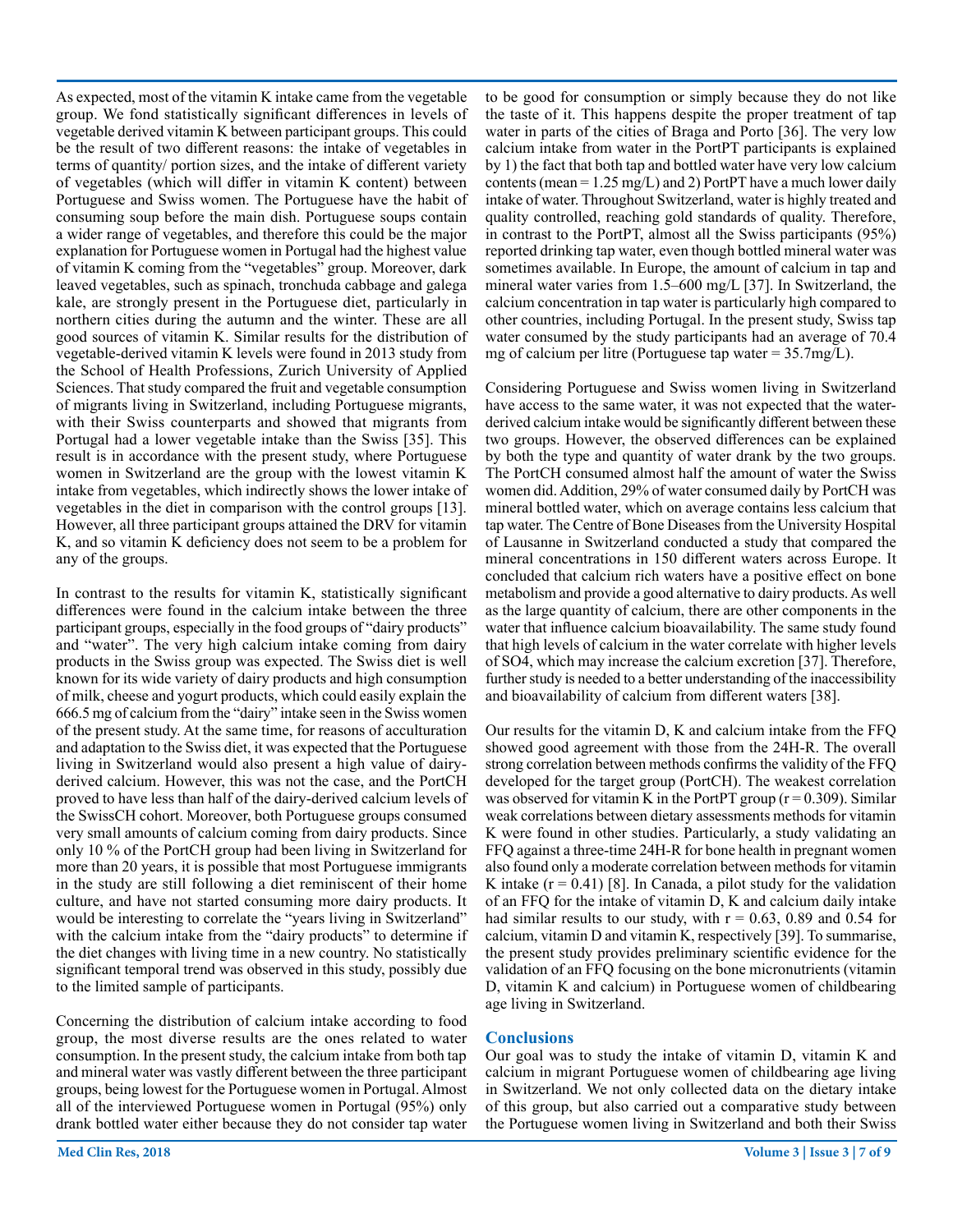counterparts and Portuguese women living in Portugal. To our knowledge, this is the first study comparing bone micronutrients between migrants and native residents.

We conclude that Portuguese women living in Switzerland are at a higher risk of inadequate vitamin D and calcium intake than Swiss women. Additionally, vitamin K intake was significantly lower compared to both control groups (Portuguese women living in Portugal and Swiss women living in Switzerland). However, the average vitamin K intake was adequate in all participating groups. In addition, Swiss women had the highest average intake of all three micronutrients: vitamin D, vitamin K and calcium.

It can also be concluded that the methods used in this study (FFQ and 24h-R) are useful tools for the quantification of the targeted micronutrients.

## **Recommendations**

Further studies do need to further validate the FFQ as a tool to analyse the vitamin D, vitamin K and calcium in the diet of Portuguese immigrants living in Switzerland. In the future, this tool may be adapted to study other age groups of Portuguese living in Switzerland, such as children and the elderly, and could even be used as a reference for the development and application of similar tools to other minority groups which may be at risk of dietary deficiencies or insufficiencies.

## **Acknowledgements**

The authors would like to acknowledge the School of Agricultural, Forest and Food Sciences HAFL from Bern University of Applied Sciences and all the women who voluntarily participated in this study.

## **References**

- 1. Nair R, Maseeh A (2012) Vitamin D: The "sunshine" vitamin. Journal of Pharmacology & Pharmacotherapeutics 3: 118-126.
- 2. Holick MF, Chen TC (2008) Vitamin D deficiency: A worldwide problem with health consequences. Am J Clin Nutr 87: 1080S-1086S.
- 3. Van der Velde RY, Brouwers JRBJ, Geusens PP, Lems WF, van den Bergh JPW (2014) Calcium and vitamin D supplementation: State of the art for daily practice. Food & Nutrition Research 58: 1-12.
- 4. Kevin D Cashman, Kirsten G Dowling, Zuzana Škrabáková, Marcela Gonzalez-Gross, Jara Valtueña, et al. (2016) Vitamin D deficiency in Europe: Pandemic? Am J Clin Nutr 103: 1033- 1044.
- 5. Regan L Bailey, Kevin W Dodd, Joseph A Goldman, Jaime J Gahche, Johanna T Dwyer, et al. (2010) Estimation of Total Usual Calcium and Vitamin D Intakes in the United States. The Journal of Nutrition 140: 817-822.
- 6. Razavi M, Jamilian M, Karamali M, Bahmani F, Aghadavod E, et al. (2016) The Effects of Vitamin D-K-Calcium Co-Supplementation on Endocrine, Inflammation, and Oxidative Stress Biomarkers in Vitamin D-Deficient Women with Polycystic Ovary Syndrome: A Randomized, Double-Blind, Placebo-Controlled Trial. Horm Metab Res 48: 446-451.
- 7. Lanham-New SA (2008) Importance of calcium, vitamin D and vitamin K for osteoporosis prevention and treatment. Proc Nutr Soc 67: 163-176.
- 8. Perreault M, Xu VYY, Hamilton S, Wright D, Foster W, et al.

(2016) Validation of a Food Frequency Questionnaire for Bone Nutrients in Pregnant Women. Can J Diet Pract Res 77: 133-139.

- 9. Spiro A, Buttriss JL (2014) Vitamin D: An overview of vitamin D status and intake in Europe. Nutr Bull 2014 39: 322-350.
- 10. Van der Meer IM, Middelkoop BJC, Boeke AJP, Lips P (2010) Prevalence of vitamin D deficiency among Turkish, Moroccan, Indian and sub-Sahara African populations in Europe and their countries of origin: An overview. Osteoporosis Int 22: 1009- 1021.
- 11. Swiss Federal Office of Statistics (2017) Population de nationalité étrangère: Section Démographie ET migration.
- 12. Rosita Fibbi, Claudio Bolzman, Antonio Fernandez, Andrés Gomensoro, Bülent Kaya, et al. (2010) Les Portugais en Suisse. Swiss Federal Office of Migration.
- 13. Alves L, Azevedo A, Barros H, Paccaud F, Marques-Vidal P, et al. (2013) Portuguese Migrants in Switzerland: Healthcare and Health Status Compared to Portuguese Residents. PLoS ONE 8: e77066.
- 14. Park Y, Kim S-H, Lim YT, Ha YC, Chang JS, et al. (2013) Validation of a new food frequency questionnaire for assessment of calcium and vitamin d intake in Korean women. J Bone Metab 20: 67-74.
- 15. Fallaize R, Forster H, Macready AL, Walsh MC, Mathers JC, et al. (2014) Online dietary intake estimation: Reproducibility and validity of the Food4Me food frequency questionnaire against a 4-day weighed food record. J Med Internet Res 16: e190.
- 16. National Cancer Institute (2017) NHANES Food Frequency Questionnaire (FFQ). Available from: URL: https://www.cdc. gov/nchs/nhanes/about\_nhanes.htm.
- 17. Camenzind-Frey E und Zuberbühler C (2014) menuCH SCHWEIZERISCHES FOTOBUCH / LIVRE PHOTO SUISSE / MANUALE FOTOGRAFICO SVIZZERO.
- 18. Ana Goios, Ana Carolina Oliveira, Cláudia Afonso, Teresa Amaral, Margarida Liz Martins (2016) Pesos e Porções de Alimentos. 2nd ed. U. Porto Editorial.
- 19. Nutritional. Software (nut.s) science. Vienna (2008). Available from: URL: http://www.nutritional-software.at/content/nutssoftware/nuts-science/.
- 20. Signorello LB, Munro HM, Buchowski MS, Schlundt DG, Cohen SS, et al. (2009) Estimating Nutrient Intake from a Food Frequency Questionnaire: Incorporating the Elements of Race and Geographic Region. American Journal of Epidemiology 170: 104-111.
- 21. World Health Organization (WHO) (2013) Women's health. Available from: URL: http://www.who.int/mediacentre/ factsheets/fs334/en/.
- 22. SVGW- Portal (2000) Trinkwasser. Available from: URL: http:// trinkwasser.ch/index.php?id=760.
- 23. Hess B., Nephrolithiasis (2015) Schweiz Med Forum. Kalzium-Gehalt von Mineralwasser: Schweizerische Gesellschaft für Erna rung SGE, Available from: URL: http://www.profarma. ch/wp-content/uploads/2015/03/ProFarma\_A4-tabellemineralwasser\_de\_01b.pdf.
- 24. José António Simões Cortez (2017) Águas Minerais Naturais e de Nascente da Região Norte. Available from: URL: http:// www.adp.pt/en/.
- 25. European Food Safety Authority (EFSA) (2006) Regulation (EC) No 1925/2006 of the European Parliament and of the Council of 20 December 2006 on the addition of vitamins and minerals and of certain other substances to foods.
- 26. Hennessy A, Browne F, Kiely M, Walton J, Flynn A (2017) The